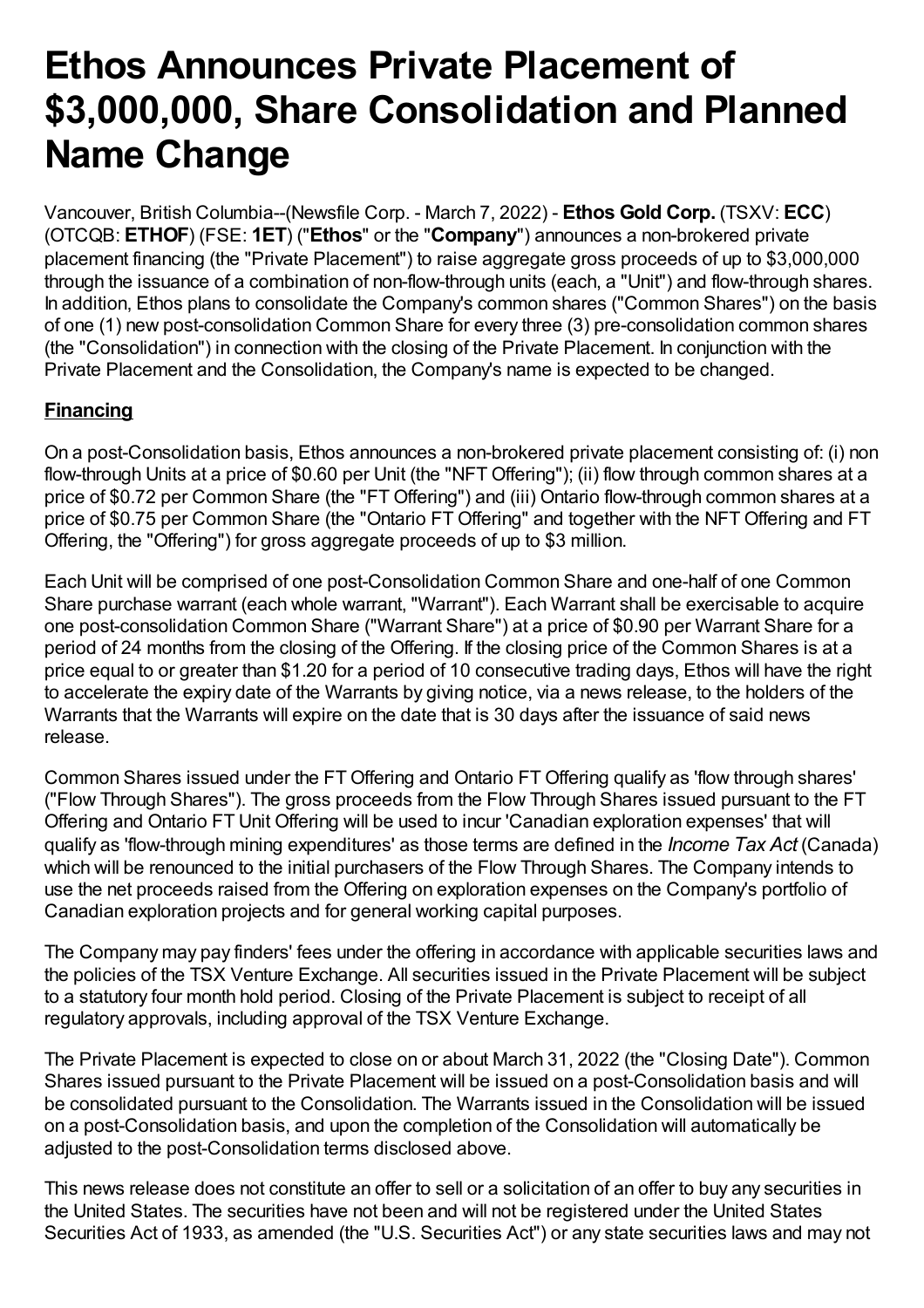be offered or sold within the United States or to U.S. Persons unless registered under the U.S. Securities Act and applicable state securities laws or an exemption from such registration is available.

### **Consolidation**

In connection with the closing of the Offering, the board of directors of Ethos has approved the Consolidation of all of Ethos' outstanding Common Shares on the basis of three (3) pre-Consolidation Common Shares for one post-Consolidation Common Share. The reasons for the Consolidation are to increase Ethos's flexibility in the marketplace and to make the Company's securities more attractive to a wider audience of potential investors. Subject to approval by the TSXV, the Consolidation is expected to take effect on the Closing Date.

Ethos currently has 148,140,238 Common Shares issued and outstanding. Assuming no changes in the number of the Common Shares outstanding, after giving effect to the Consolidation (prior to taking into account the Common Shares issued in the Offering described above), the Company would have approximately 49,380,079 Common Shares issued and outstanding (see table below).

Any fractional interest in Common Shares resulting from the Consolidation will be rounded down to the nearest whole Common Share. Registered shareholders will receive a letter of transmittal from TSX Trust Company, Ethos's transfer agent, with information on how to replace their old share certificates with the new share certificates. Brokerage firms will handle the replacement of share certificates on behalf of their shareholder's accounts. If approved by the TSXV, the Consolidation will occur immediately prior to the closing of the Offering (as defined above).

The exercise price and number of Common Shares issuable upon the exercise of Ethos's outstanding stock options and warrants will be proportionately adjusted to reflect the Consolidation in accordance with the terms of such securities.

#### **Capital Structure**

| <b>Current Share Capital Structure</b> |             | Post-Consolidation Capital Structure (3:1)                  |             |
|----------------------------------------|-------------|-------------------------------------------------------------|-------------|
| Shares Outstanding                     | 148,140,238 | Shares Outstanding                                          | 49,380,079  |
| Options                                | 12,860,000  | Options                                                     | 4,286,667   |
| <b>Warrants</b>                        | 26,825,123  | <b>Warrants</b>                                             | 8,941,708   |
| <b>Fully Diluted</b>                   | 187,825,361 | <b>Fully Diluted</b>                                        | 62,608,454  |
| Current Cash Position*                 | \$2,500,000 | \$3,000,000 Private Placement*                              |             |
| Securities and receivables*            | \$4,000,000 | <b>Units</b>                                                | \$1,000,000 |
| Total Working Capital*                 | \$6,500,000 | Price                                                       | \$0.60      |
|                                        |             | <b>Shares</b>                                               | 1,666,667   |
|                                        |             | Warrants                                                    | 833,333     |
|                                        |             | <b>National FT</b>                                          | \$1,000,000 |
|                                        |             | Price                                                       | \$0.72      |
|                                        |             | <b>Shares</b>                                               | 1,388,889   |
|                                        |             | <b>Ontario FT</b>                                           | \$1,000,000 |
|                                        |             | Price                                                       | \$0.75      |
|                                        |             | <b>Shares</b>                                               | 1,333,333   |
|                                        |             | <b>Post-Consolidation, Post-Financing Capital Structure</b> |             |
|                                        |             | Shares Outstanding                                          | 53,768,968  |
|                                        |             | Options                                                     | 4,286,667   |
|                                        |             | Warrants                                                    | 9,775,041   |
|                                        |             | <b>Fully Diluted</b>                                        | 67,830,676  |
|                                        |             | Final Cash Position*                                        | \$5,500,000 |
|                                        |             | Securities and receivables*                                 | \$4,000,000 |
|                                        |             | Total Working Capital*                                      | \$9,500,000 |

*\*Cash, securities, and receivables rounded for presentation purposes. Final allocations of the Offering subject to change - figures presented for indicative purposes.*

#### **Name Change**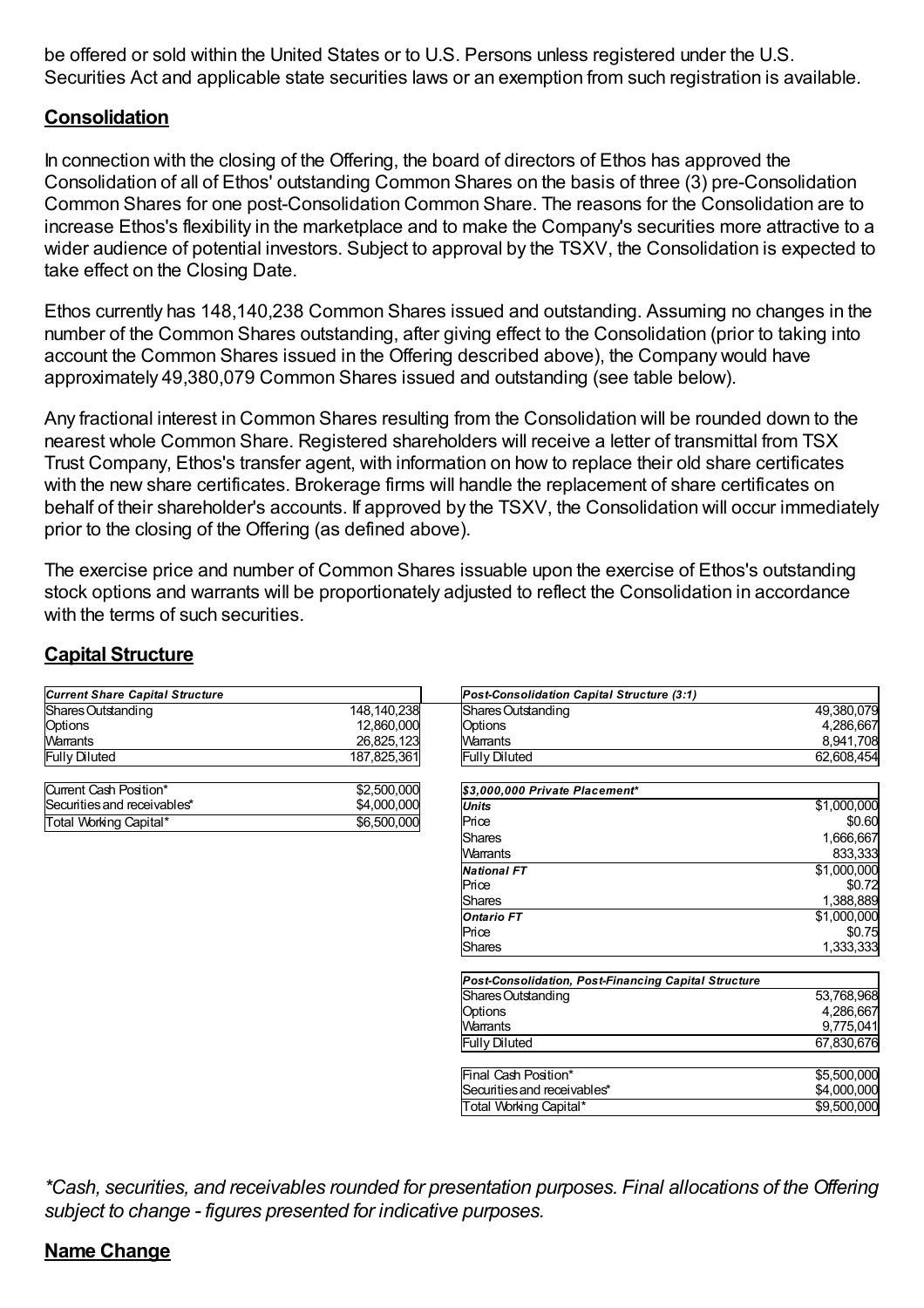Concurrently with the closing of the Private Placement and the Consolidation, the Company is planning to change its corporate name and trading symbol. Upon determining a new corporate name and trading symbol, the Company will provide a further update.

## **About Ethos Gold Corp.**

Ethos Gold Corp. is a Discovery Group Company with a business model focussed on district scale, early-stage exploration of gold and base metal prospects and create shareholder value through new discoveries. The Company focus is to identify underexplored or overlooked mineral districts which display important structural and mineralogical similarities with well-endowed mining camps. The majority of the projects acquired by Ethos occur inOntario, Canada, which is a tier-1 mining jurisdiction with abundant overlooked geological regions with high mineral potential. Ethos engages proactively with local and Indigenous rightsholders and seeks to develop relationships and agreements that are mutually beneficial to all stakeholders.

On behalf of the Board of Directors, **Ethos Gold Corp.**

*Alex Heath, CFA* President & CEO

For further information about Ethos Gold Corp. or this news release, please visit our website at [ethosgold.com](https://www.newsfilecorp.com/redirect/xOjVouobEr) or contact Dustin Zinger at 604-653-9464 or by email at [dustinz@ethosgold.com](mailto:alexh@ethosgold.com).

Ethos Gold Corp. is a proud member of DiscoveryGroup. For more information please visit: [discoverygroup.ca](https://www.newsfilecorp.com/redirect/7e1J4HqjQW)

#### **Forward-Looking Statement Cautions:**

This press release contains certain "forward-looking statements" within the meaning of Canadian securities legislation, including, but not limited to, statements regarding the Offering, including the terms, conditions, closing and use of proceeds thereof, the Consolidation, including the expected effective date and completion thereof, and the Company's plans with respect to changing its corporate name and trading symbol. Although the Company believes that such statements are reasonable, it can give no assurance that such statements or the Company's expectations with respect thereto will prove to be correct. Forward-looking statements are statements that are not historical facts; they are generally, but not always, identified by the words "expects," "plans," "anticipates," "believes," "intends," "estimates," "projects," "aims," "potential," "goal," "objective," "prospective," and similar expressions, or that events or conditions "will," "would," "may," "can," "could" or "should" occur, or are those statements, which, by their nature, refer to future events. The Company cautions that Forward-looking statements are based on the beliefs, estimates and opinions of the Company's management on the date the statements are made, and they involve a number of risks and uncertainties. Consequently, there can be no assurances that such statements will prove to be accurate and actual results and future events could differ materially from those anticipated in such statements. Except to the extent required by applicable securities laws and the policies of the TSX Venture Exchange, the Company undertakes no obligation to update these forward-looking statements if management's beliefs, estimates or opinions, or other factors, should change. Factors that could cause future results to differ materially from those anticipated in these forward-looking statements include the risk that the Company does not complete the Offering or the Consolidation on the timeline anticipated, or at all, including as a result of not having received approval from the TSXV for the Offering or the Consolidation, and that the Company uses the proceeds from the Offering differently than described in this release. The reader is urged to refer to the Company's reports, publicly available through the Canadian Securities Administrators' System for Electronic Document Analysis and Retrieval (SEDAR) at [www.sedar.com](https://www.newsfilecorp.com/redirect/e4YZRiVk57) for a more complete discussion of such risk factors and their potential effects

#### **Neither the TSX Venture Exchange nor its Regulation Services Provider (as that termis**